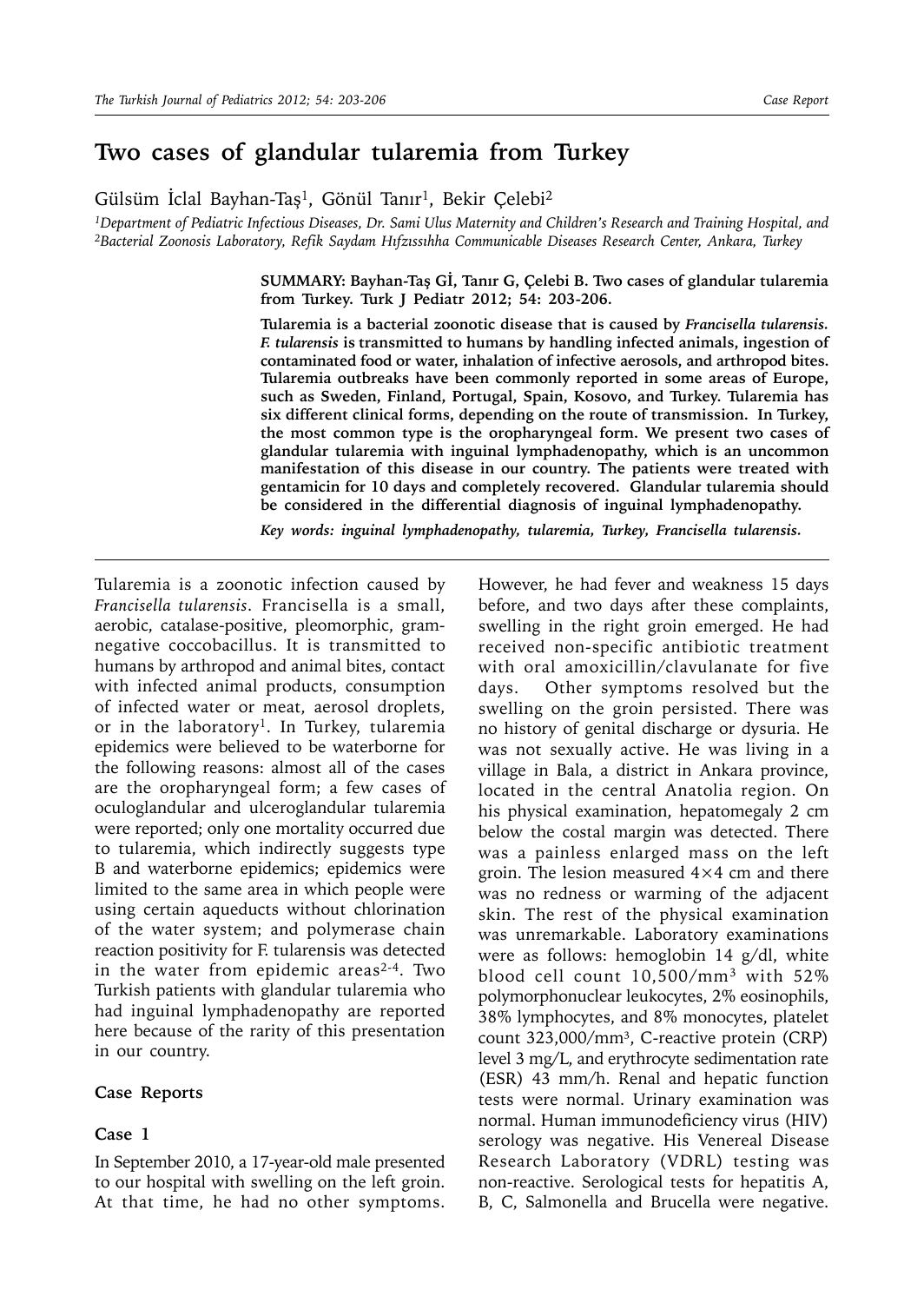Inguinal ultrasound examination showed multiple lymphadenopathies on the left groin. The largest lymph node (36 x 15 mm) showed poor echogenicity with distinct hilus. Thickness and echogenicity of surrounding fatty tissue increased. Abdominal ultrasonography (USG) showed hepatosplenomegaly. Liver length was 14.9 cm; spleen length was 13 cm. Antibiotic treatment was started with ampicillin/sulbactam empirically. On the seventh day of hospitalization, antibody positivity for F. tularensis with a titer of 1/1280 was detected. The patient was diagnosed as glandular tularemia, and gentamicin treatment was commenced at a dose of 7.5 mg/kg/ day intravenously. Ampicillin/sulbactam was stopped. A 10-day regimen of gentamicin therapy led to marked clinical improvement. The lesions progressively resolved and completely disappeared and the patient was discharged. At the last follow-up, in November 2010, he was well with no relapses of the inguinal mass. Antibody of *F. tularensis* was still positive with a titer of 1/1280. Follow-up abdominal USG showed that hepatosplenomegaly had resolved.

### **Case 2**

In November 2010, a five-year-old boy, with no remarkable medical history, was admitted to our hospital with bilateral swelling on the groin. Twenty days before, the swelling in his groin appeared and became progressively larger. The adjacent skin became reddened and ecchymotic. He was prescribed amoxicillin clavulanate at the local hospital, but showed no improvement after a 14-day course of antibiotic therapy. He was living in a village in Corum, in the central part of Turkey, and he had a history of swimming in a valley. Physical examination revealed a painful lymphadenopathy on his right inguinal region measuring 2x1 cm, and a fluctuant mass measuring 3x4 cm on the left inguinal region with redness and warming of the adjacent skin. There was no other systemic involvement. Laboratory examinations were as follows: hemoglobin 12.4 g/dl, white blood cell count 12,500/mm with 30% polymorphonuclear leukocytes, 2% eosinophils, 60% lymphocytes, and 8% monocytes, platelet count 393,000/ mm<sup>3</sup>, CRP level 3 mg/L, and ESR 50 mm/h. Renal and hepatic function tests were normal. Urinary examination was normal. HIV serology

was negative. Ultrasound examination showed a 24x8 mm lymphadenopathy with absence of hilus echogenicity on the right inguinal region and a 26x10 mm semisolid mass with dense content on the left inguinal region. Intravenous antibiotic therapy with ampicillin/sulbactam was started and percutaneous drainage was done. Bacterial culture of the drainage material was negative. As the initial presentation symptoms of the patient were an inguinal mass and lymphadenopathy that did not respond to beta-lactam antibiotics, tularemia was considered in the differential diagnosis. On the fifth day of hospitalization, antibody positivity for F. tularensis with a serum titration of 1/320 was detected. Based on the clinical and serological findings, glandular tularemia was diagnosed. Treatment was changed to intravenous gentamicin (7.5 mg/kg per day), and the lesions progressively resolved. After gentamicin treatment was completed to 10 days, the patient was discharged. At the last follow-up, in October 2010, the inguinal mass and lymphadenopathy had disappeared completely. Antibody of *F. tularensis* was still positive with a titer of 1/160. The follow-up ESR was 25 mm/h.

## **Discussion**

*F. tularensis* is a zoonotic infection that is mainly seen in the northern hemisphere. Arthropods (ticks, deer flies) are the main transmission vectors, and small animals (rabbits, hares, muskrats) serve as reservoir hosts in the terrestrial life cycle. In the aquatic life cycle, muskrats, beavers, and voles shed live *F. tularensis* into their aquatic habitat, where humans come into contact with the organism. The infectious dose can be as low as 10 bacterial cells for type A organisms<sup>1</sup>. There are two virulent subspecies of *F. tularensis*: *F. tularensis* tularensis (type A) and *F. tularensis holarctica* (type B). The highly virulent type A occurs only in North America, whereas the less virulent type B is found in North America, Europe and Asia5.

Several outbreaks of tularemia have been reported from Turkey since 1936. Between 1936 and 2004, 507 tularemia cases were described in Turkey. Tularemia was instated in the list of nationally notifiable diseases in 2005, and from this time to 2010, approximately 1300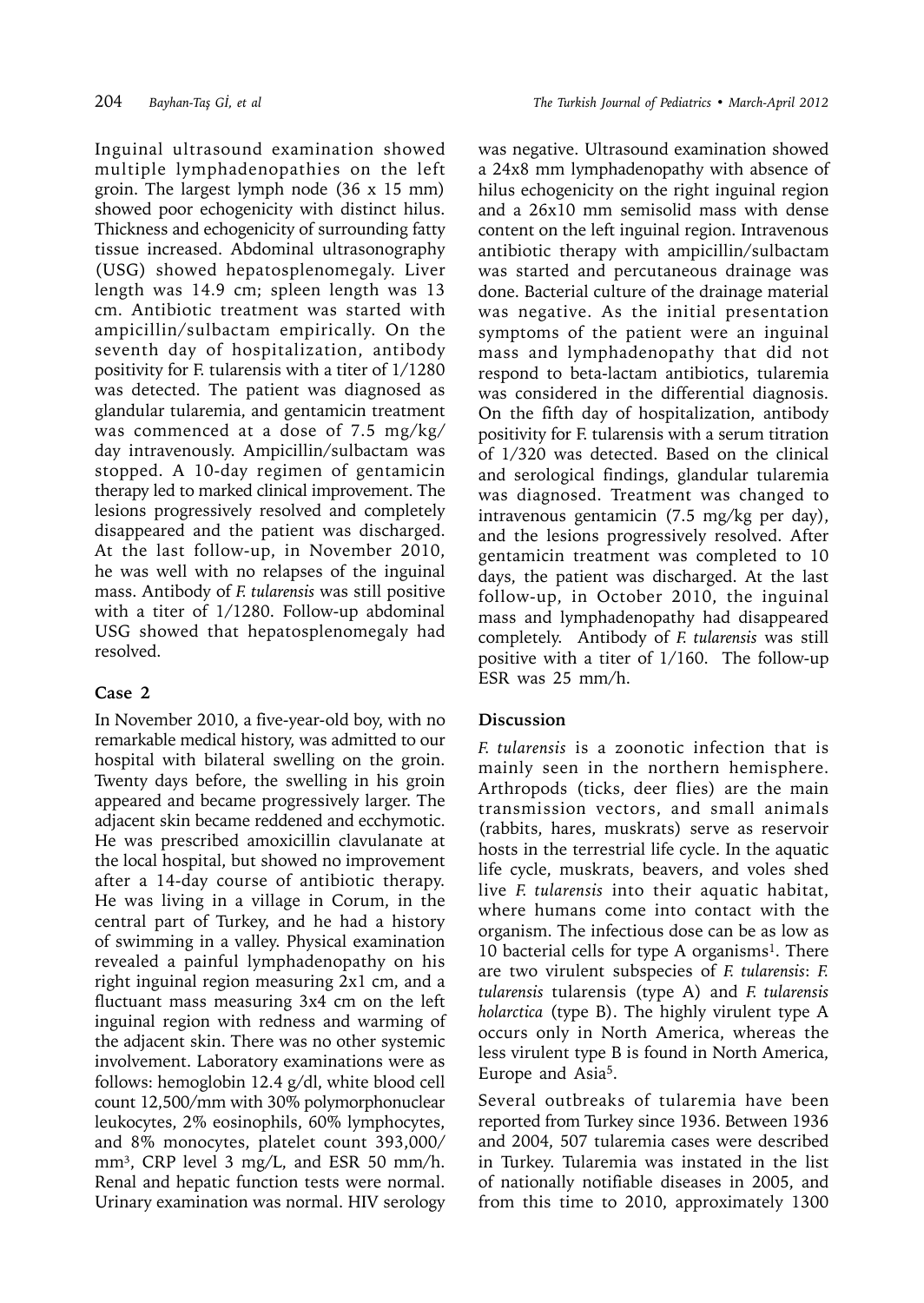cases were reported. Studies have shown that outbreaks were waterborne in our country. Although before 2005, tularemia was commonly seen in Marmara and the western Karadeniz region, between 2009 and 2010, new tularemia cases were reported from other regions, especially the central Anatolia region<sup>6</sup>. The present cases came from the central Anatolian region of Turkey.

Tularemia has six clinical forms in humans: ulceroglandular, glandular, oropharyngeal, oculoglandular, pneumonic, and typhoidal. Although ulceroglandular and glandular tularemia may comprise more than 95% of the outbreaks in Sweden, Finland, and the United States, in eastern European countries, particularly in Kosovo, Bulgaria and Norway, oropharyngeal tularemia is the most common type7,8. For all of the outbreaks in Turkey, the oropharyngeal form was the most common2,6,9,10. The distinction between the clinical forms depends on the involvement of skin or mucous membranes and localization of the associated lymphadenopathy<sup>1</sup>. Acquisition of the bacteria through skin (ulceroglandular, glandular forms) or via oral (oropharyngeal form) or eye mucous membranes (oculoglandular) usually results in a significantly enlarged tender regional lymphadenopathy. The regional nodes further enlarge, necrose and may rupture. When bacteria are inhaled, the infection will result in deep lymph node enlargement<sup>5</sup>. The ulceroglandular and glandular forms mainly affect the head and neck region. In ulceroglandular forms, the typical skin lesion begins as an erythematous papule or nodule that indurates and ulcerates with associated enlarged, tender lymph nodes. Glandular tularemia represents essentially the same process as ulceroglandular disease, except that a skin lesion either healed before presentation or was minimal or atypical and overlooked<sup>11</sup>. Our patients had unilateral inguinal lymph node enlargement without ulceration and there were no skin lesions. These findings led to the consideration of glandular tularemia. In Case 2, there was a history of swimming in the valley, which is considered an aquatic transmission route. Although there was no known epidemiological risk factor in the history of Case 1, he was also living in a rural area. It was reported that in 25% to 50% of tularemia patients, the source of infection was not evidenced<sup>11</sup>. The portal entry of the

bacteria for glandular tularemia is skin, but it could not be detected in either of our patients. We think that the local lesions of our patients might have healed by the time the patients presented for medical attention. The median incubation time is 3 to 5 days (range:  $1-21$  days)<sup>5</sup>. Systemic findings such as fever, headache, malaise, chills, headache, cough, and myalgias were present in all forms at the onset of disease. These findings were present only in the history of Case 1, but were not determined in Case 2. At presentation, both patients had inguinal lymphadenopathy without fever or other findings. Systemic symptoms may resolve by the time medical help is sought, so that the clinical picture is dominated by the isolated lymphadenopathy, leading to many efforts in the differential diagnosis. Enlarged lymph nodes may persist for prolonged periods, and in some patients, an exposure or prior febrile illness will be forgotten. For this reason, tularemia may not be considered in the initial differential diagnosis of some patients whose primary presentation is lymphadenopathy<sup>11</sup>. The differential diagnosis of inguinal lymphadenopathy should include lymphadenitis due to urinary tract infection, suppurative infections of the lower extremities, lower abdominal wall or perineum, venereal disease, plague, tuberculosis, cat-scratch disease, malignancy, and tularemia5,12. Our patients had inguinal lymphadenopathy without ulcers. Case 1 was a sexually inactive adolescent, and Case 2 was a child. Both patients had unilateral inguinal lymphadenopathy and negative HIV serology, and Case 1 had a nonreactive VDRL test. For these reasons, we excluded venereal diseases. Inguinal lymphadenopathies of the current patients were nonsuppurative, and there were no clinical findings that associated tuberculosis disease or history of cat scratch. USG findings of our patients were indicative of an infectious lymphadenitis. Inguinal lymphadenopathy is included in the differential diagnosis of tularemia. Although inguinal lymphadenopathy was reported in up to 30% in some series from North America, where the most common form of disease is ulceroglandular or glandular, to our knowledge, it had been reported from Turkey in only one article and only one case $10,13-16$ . This may be related to the fact that the oropharyngeal form is the most common form of tularemia in our